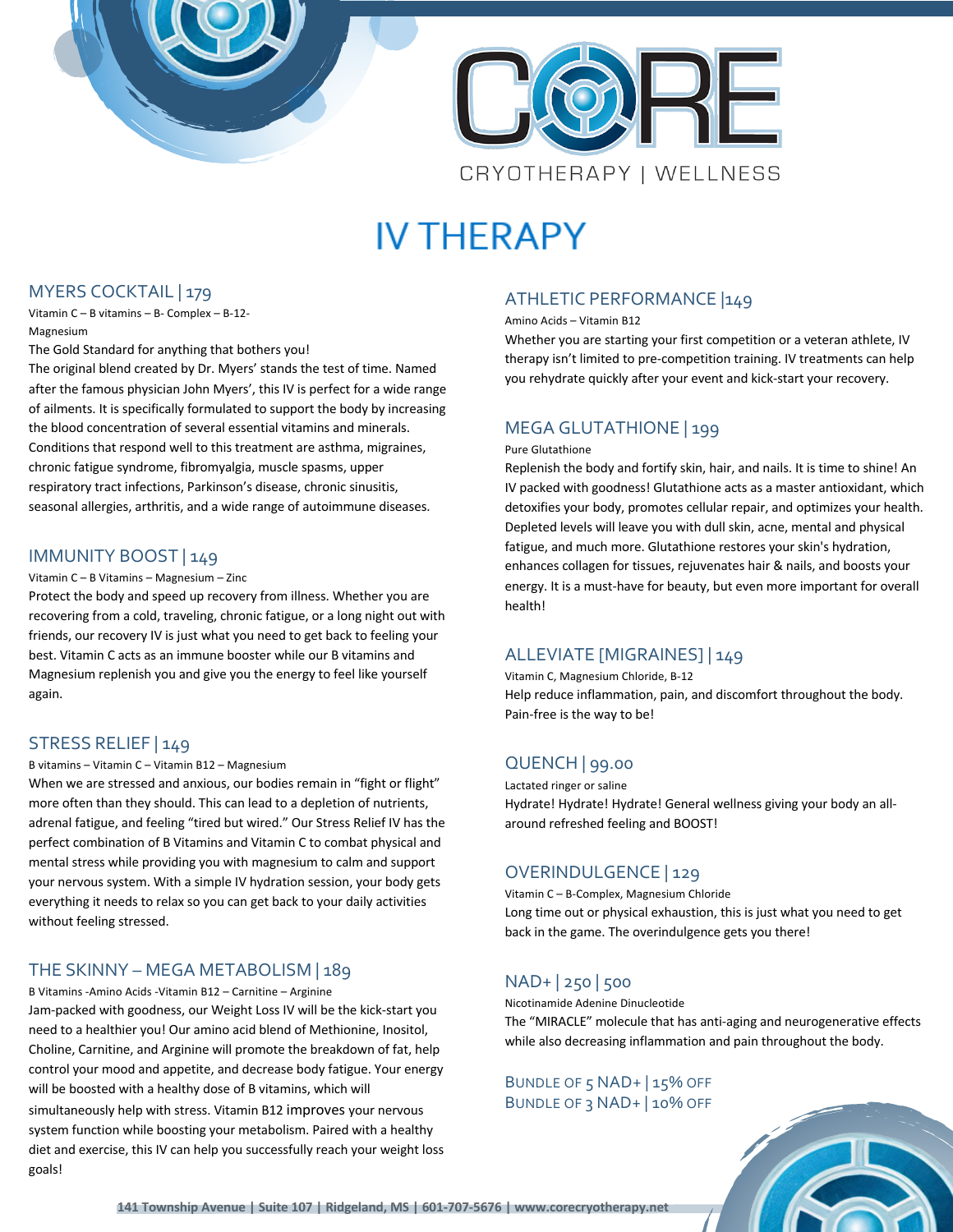

# **IV THERAPY ADD-ONS**

#### GLUTATHIONE | 65

Nutrient-poor diets, excessive stress, too little (or too much) exercise, chronic illness, medications, and more can drain our body's Glutathione reserve. Glutathione acts as the master detoxifier of the body and is a super antioxidant for our system.

#### VITAMIN C | 35

Vitamin C is one of the most potent antioxidants known to man. It is needed daily and not stored in the human body. Vitamin C facilities the growth/repair of blood vessels, teeth, bones, ligaments, and tendons. Vitamin C also plays a huge role in healing and immune function. Increased amounts of vitamin C help during stress, pregnancy, and cold and flu season. Vitamin C can also help with inflammation in the body, fighting off infections, fatigue, depression, and overactive thyroid issues.

#### ZINC | 35

Zinc is an essential component of over 100 enzymes many of which are involved with energy production. Zinc is important for the tissues that line cavities and surfaces of blood vessels and organs. Zinc is key for the healing of injuries, production of testosterone, hair growth, insulin production, immunity, sense of smell and taste, fertility and can help with eczema, acne, and dry skin conditions.

#### B12 | 30

Vitamin B12 deficiency is believed to be one of the most common nutrient deficiencies in the world. B12 is an essential vitamin that's crucial for many vital metabolic and hormonal functions – including the production of digestive enzymes and carrying important nutrients into and out of cells. Benefits of B12 injections include improved mood, protection against cognitive decline, increased energy, and a boost in metabolism.

#### M.I.C (METHIONINE, INOSITOL, CHOLINE) | 30

M.I.C is a fat-burning, liver-supporting, energy-producing amino acid combination that can be used to facilitate weight loss or for general health. Methionine, an essential amino acid, helps the liver break down fats, lowers cholesterol, relieves fatigue, and helps allergies by lowering histamine release. Inositol is a B vitamin that helps the breakdown of fats, lowers cholesterol, and helps control mood and appetite. Choline is an essential nutrient that helps the liver break down fats and excrete toxins. MIC combination is essential to assist with energy production and weight loss.

#### CARNITINE | 30

L- Carnitine's primary role is to transport fat molecules into your cells to be processed or "burned" by your mitochondria for energy. Carnitine helps increase muscle mass, decrease fat mass, and promote an overall lean physique. Studies suggest carnitine can also help prevent agerelated fatigue as well as improve physical and mental fatigue in all ages.

#### ARGININE | 30

Arginine is most known for its effectiveness to target belly fat and get rid of it. Arginine has been shown to increase the ability to exercise and improve symptoms such as shortness of breath and tiredness because of its ability to improve circulation. L-Arginine also stimulates the release of growth hormones, insulin, and other substances in the body.

#### MAGNESIUM CHLORIDE | 30

Magnesium Chloride, or Magnesium, is a mineral that is important in maintaining the function of our nerves, cells, bones, and heart. Conditions, such as osteoporosis, high blood pressure, arteriosclerosis, diabetes, and stroke, have been linked to low blood levels of Magnesium.

#### LYSINE | 30

Lysine is an amino acid that can be used in the treatment of cold sores due to herpes simplex. Some research shows it may be effective for osteoporosis, diabetes, stress, and for athletic performance.

#### B COMPLEX | 30

B Complex is essential for a wide variety of functions in the human body, its deficiency can also lead to several disorders including chronic neurological ones. B Complex deficiency is normally caused due to four possible reasons; high consumption of processed and refined food, with lack of dairy and meat-based food in the diet, excessive consumption of alcohol, impaired absorption from the gastrointestinal tract, or impaired storage and use by the liver.

#### GLUTAMINE | 30

Glutamine is classified as an amino acid. The main purpose of amino acids is to serve as building blocks for proteins. In human blood, Glutamine is the most abundant free amino acid. The body can usually synthesize enough of it, but in some instances of stress, the body's demand for Glutamine increases. Glutamine may help gut health/function, the immune system, and other essential processes in the body.

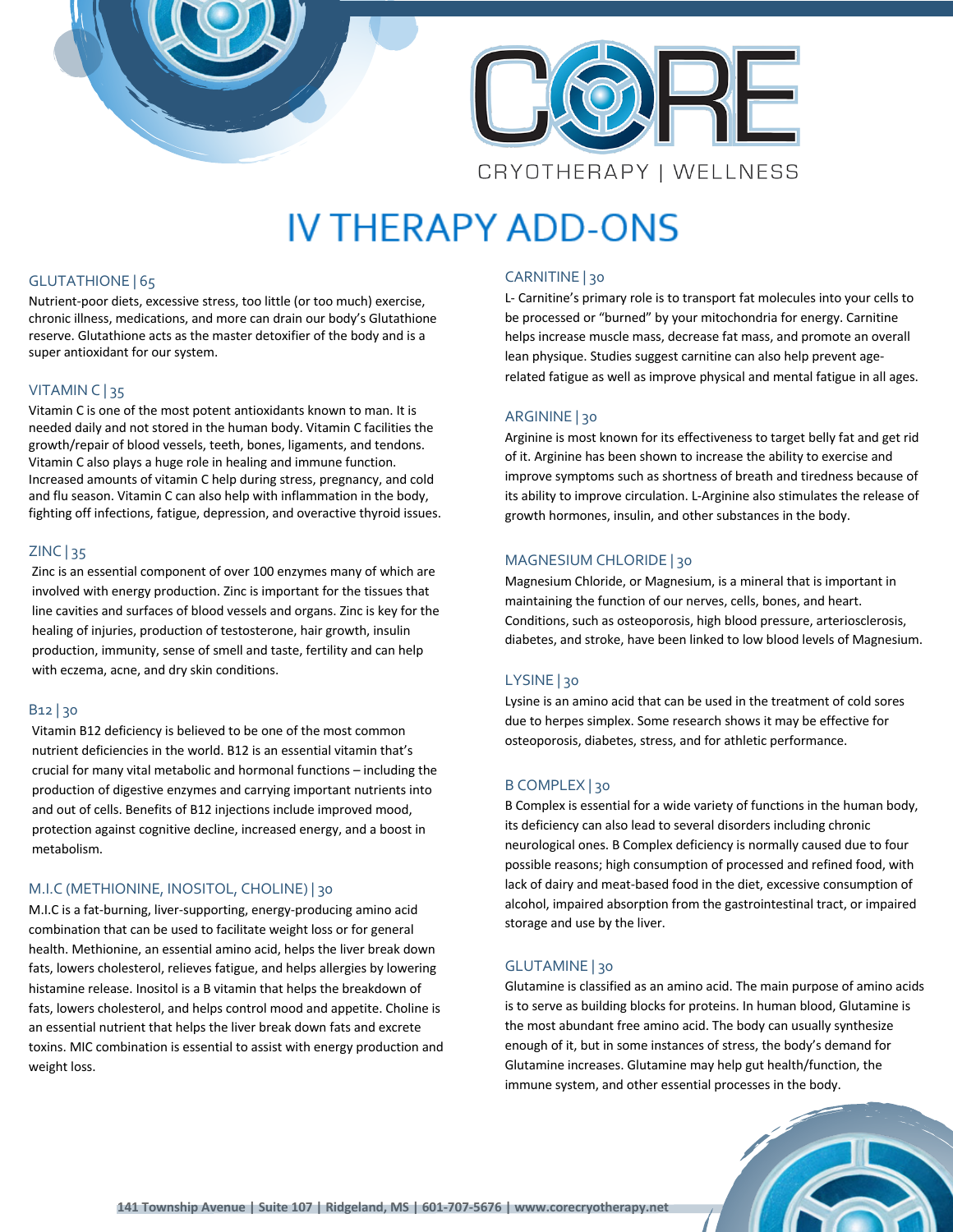# How it Works- IV Therapy

*Intravenous (IV) Therapy is an optimal method of delivering vitamins, minerals, amino acids, and other essential micro nutrients directly into the blood stream. This allows for access and utilization of the bodies cellular system by delivering nutrients directly to the tissues and cells where there are needed the most. IV therapy can improve or alleviate almost any health condition or complaint because we are simply giving the body what it needs to function properly--your body's natural ability to heal itself does the rest.*

Administering vitamins and nutrients intravenously gives us the ability to bypass the digestive system and eliminated the chance of inhabitation of absorption of nutrients taken in orally*.* Being able to place micronutrients where they need to be, when they need to be there is an extremely effective way to treat medical conditions and improve overall health.

Some of the general benefits that patients experience include:

- (1) increased energy
- (2) an overall sense of well-being
- (3) improved sports performance
- (4) enhanced immune support
- (5) improved healing and recovery from sports wear and tear, cosmetic procedures, and surgery
- (6) Stress relief

Some specific conditions that can be treated with IV therapy include:

- Acute muscle spasm
- Advanced age
- Alzheimer's disease / Parkinson's disease
- Angina / Peripheral vascular disease
- Athletic support/Hydration
- Bariatric surgeries/Malabsorption/Malnutrition
- Cancer/Compromised immune system
- Cardiovascular disease
- Chronic fatigue syndrome/Chronic depression
- Chronic obstructive pulmonary disease/Asthma
- Compromised liver function
- Fibromyalgia/Chronic pain
- Hyperthyroidism
- Irritable bowel syndrome (IBS)/Crohn's disease
- **Migraines**
- Peripheral neuropathy

Frequency of IV Therapy:

1 per week for 1 month initially to raise levels of nutrients to normal 1 per month after initial course of 4 treatments for 4-6 months after After 4-6 months of IV therapy listen to your body and come as needed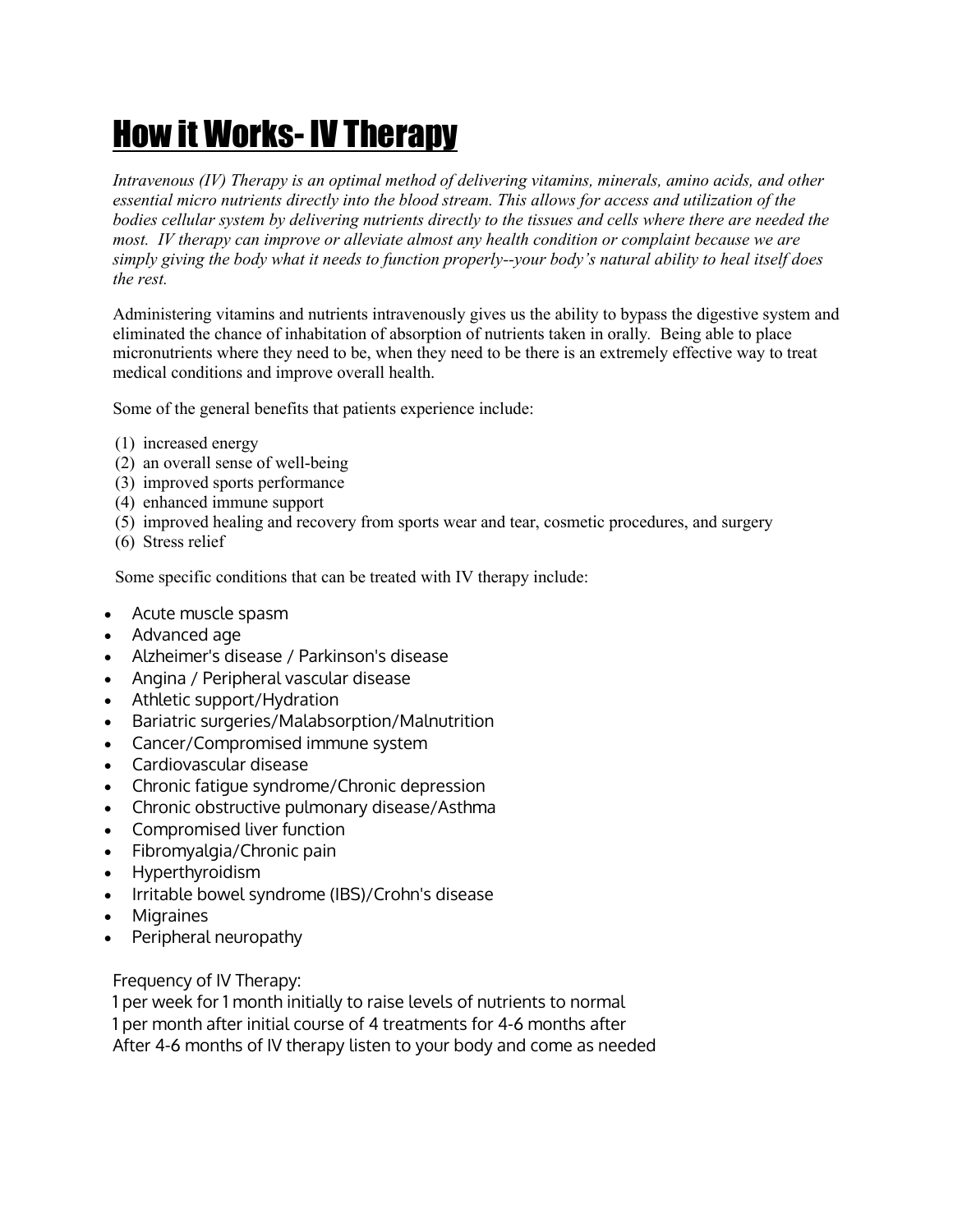#### **FAQ**

#### **Who can be treated with IV Vitamin Therapy?**

IV therapy can be used to treat a variety of conditions. Before starting any treatment, each patient will be evaluated by our physicians who will determine if this treatment is right for your needs. All the treatments are performed under medical supervision and they are individually planned fit each patient's need.

#### **What are the benefits of IV Vitamin Therapy?**

Patients that receive IV Vitamin Therapy experience an increase in energy levels, they usually perform better in their daily activities and feel more energized throughout the day. It improves the performance of cells and boosts the immune system making you less prone to infection.

#### **Does the IV Vitamin Therapy have side effects?**

When used at an appropriate dose and range of infusion, there is a low occurrence of side effects. Some patients may experience a light burning sensation on the iv site at the initial moment of the infusion. Rare side effects include fever and headache.

#### **What patients can't receive IV Vitamin Therapy?**

Patients with allergies to any of the components or patients with moderate to severe kidney disease are not candidates for this treatment. Expectant mothers are also in the few patients where IV Vitamin Therapy is contraindicated.

#### **What diseases or conditions can be treated with IV Vitamin Therapy?**

There is a wide range of conditions that can be treated with IV Vitamin Therapy including: muscle spasms, fibromyalgia, fatigue, skin and respiratory allergies, coronary disease, migraines, depression, narcotic withdrawals, hyperthyroidism, malabsorption syndromes, post gastric by pass patients, post op patients.

#### **What if I am healthy, can I still use IV Vitamin Therapy?**

Yes, prevention is the key. IV Vitamin Therapy will aid in maintaining a healthy and balanced. Most of us are exposed daily to numerous toxins, so iv therapy will help us keep our circulatory system clean, which in turn will prevent many common conditions like arteriosclerosis, joint disease and some cancers. By doing this, we are helping the body get rid off substances that would normally not know how to "digest" or "break down"

#### **What is the difference between IV Vitamin Therapy and oral vitamins?**

Only 5%-15% of the oral vitamins are absorbed when taken by mouth. Not only the absorption is very low because of the acids in our stomach, but also the high doses of vitamin can cause irritation and sensitivity. Even when we increase the doses given orally, there is a threshold that is dictated by the absorption capacity of the stomach.

#### **How is this treatment provided?**

After your initial consultation, the treatment is done at our office in a very easy and safe manner. The nutrients are infused intravenously by a nurse under the doctor's supervision. The treatment can last from 15 minutes to 1 hour, depending on the amount of nutrients needed. You will be in a comfortable reclining chair while you can listen to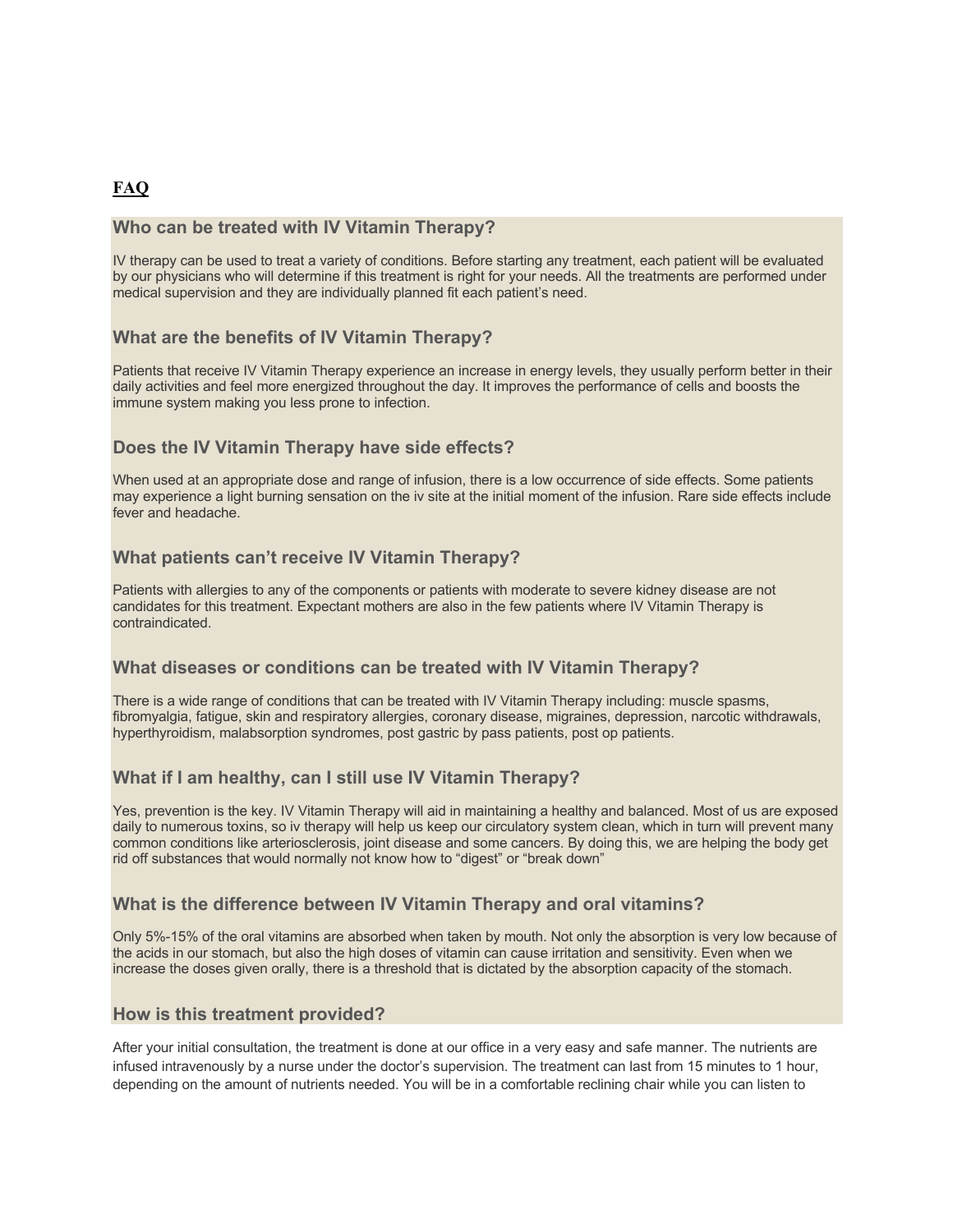music, watch a movie, read a book or just close your eyes and relax. The treatment generally involves no discomfort and you can resume your activities immediately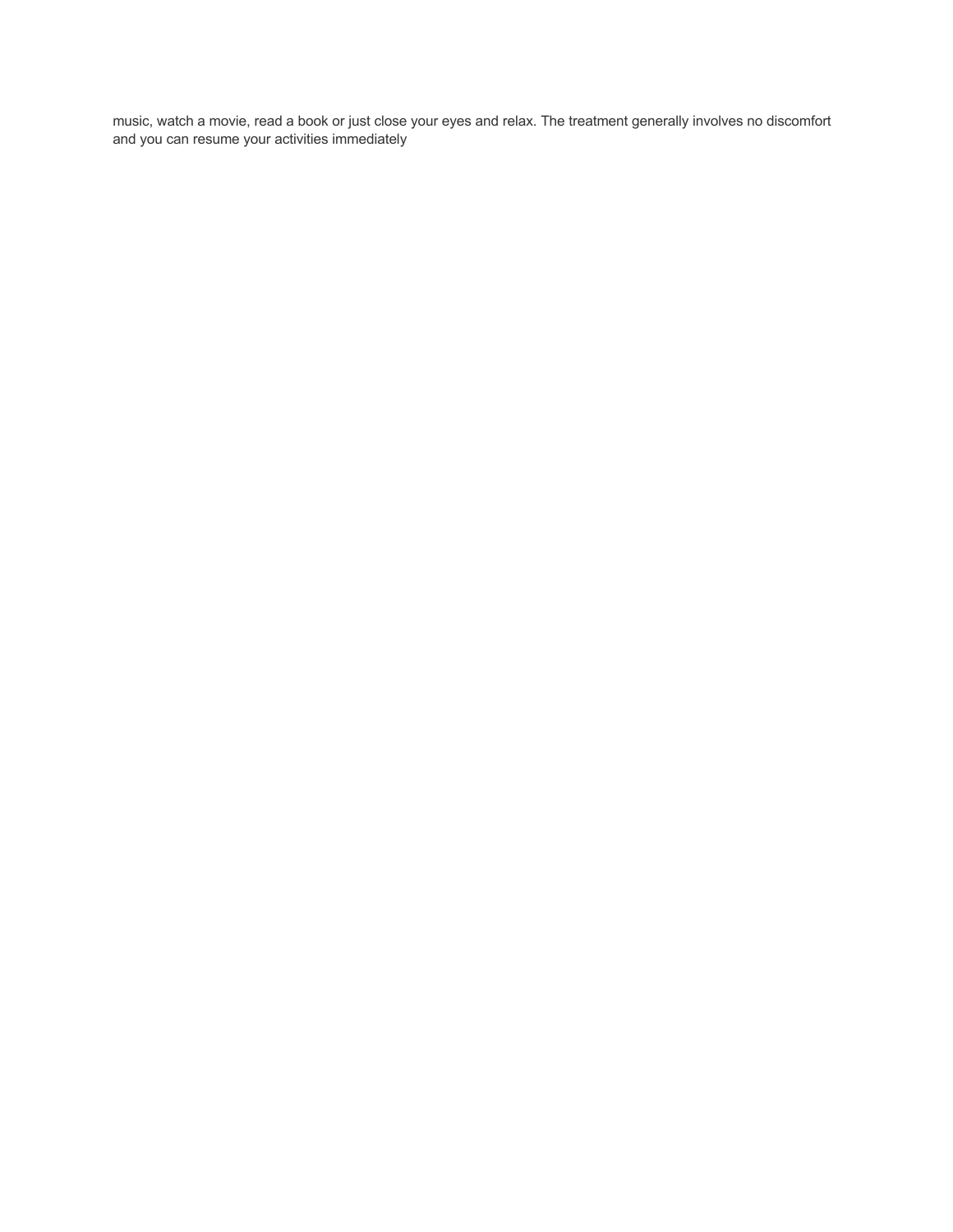# MYERS' COCKTAIL

- Specifically formulated to support the body by increasing blood concentration of several essential vitamins and minerals
- Helps fatigue (B-12)
- Helps with seasonal allergies (Vitamin C and Magnesium)
- Helps with recovery (B Complex)

# IMMUNITY BOOST

- Speeds up recovery form illness
- Aids in strengthening the immune system (preventive)
- Vitamin C acts as an immune booster
- B vitamins and magnesium replenish you and give you energy

# STRESS RELIEF

- Helps with physical and mental stress (Magnesium and B-12)
- Helps calm and support your nervous system (Magnesium, Vitamin C, B Vitamins)

# MEGA METABOLISM

- Boost metabolism (M.I.C)
- Boost energy (B-12, B Complex)
- Decreases body fatigue (B-12)
- Helps muscle recovery and muscle building properties (Carnitine and Arginine)

# ATHLETIC PERFORMACE

- Rehydration
- Helps with muscle recovery (Arginine)
- Boost energy (B-12)

# MEGA GLUTATHIONE

- Helps replenish body and fortify skin, hair, and nails
- Detoxification
- Boost your energy
- Mental clarity